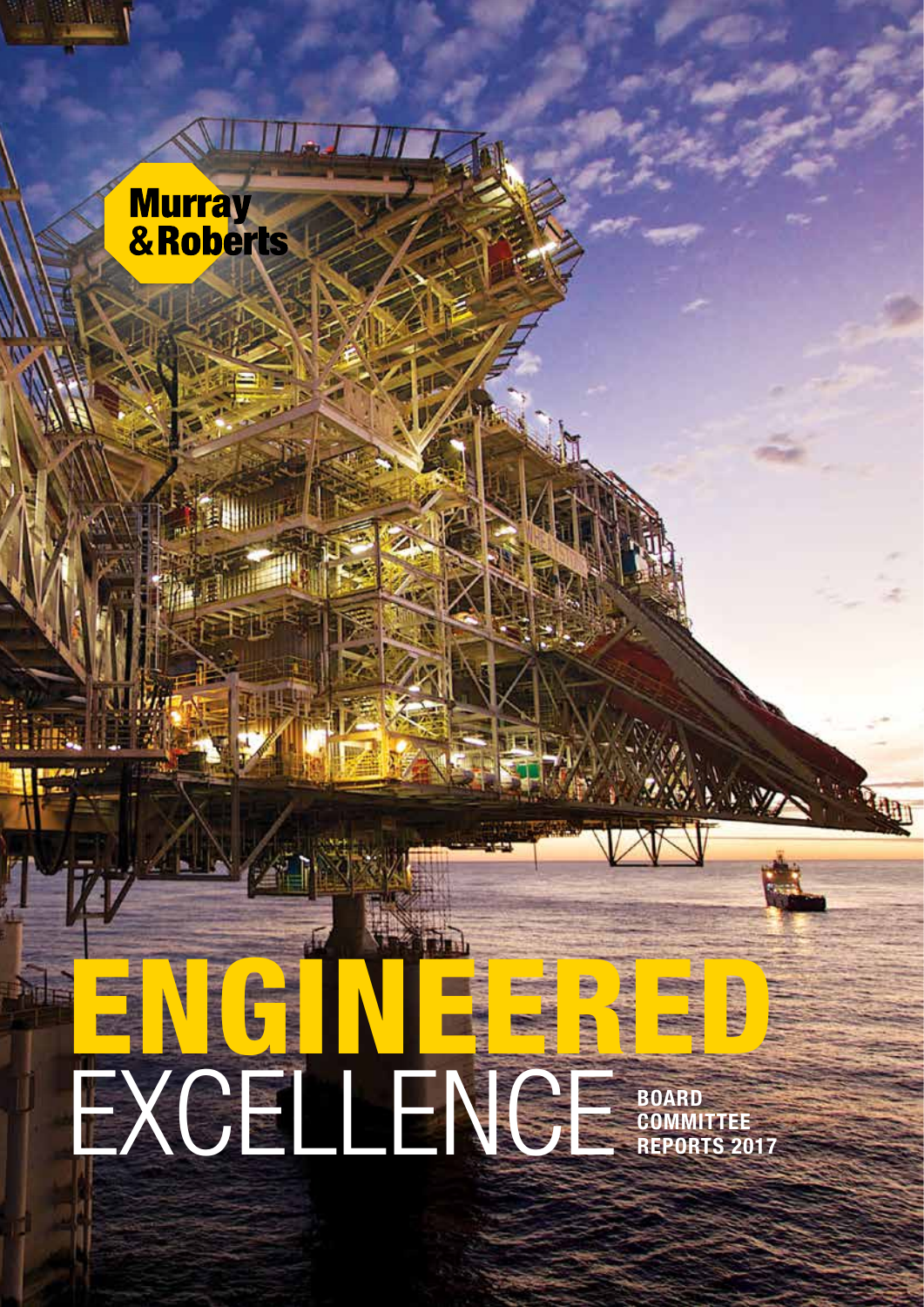## BOARD **COMMITTEE** REPORTS

| 02 | Health, safety & environment committee |
|----|----------------------------------------|
|    |                                        |
| 03 | Nomination committee                   |
|    |                                        |
| 04 | Risk management committee              |
|    |                                        |
| 05 | Social & ethics committee              |
|    |                                        |
|    | Record of attendance                   |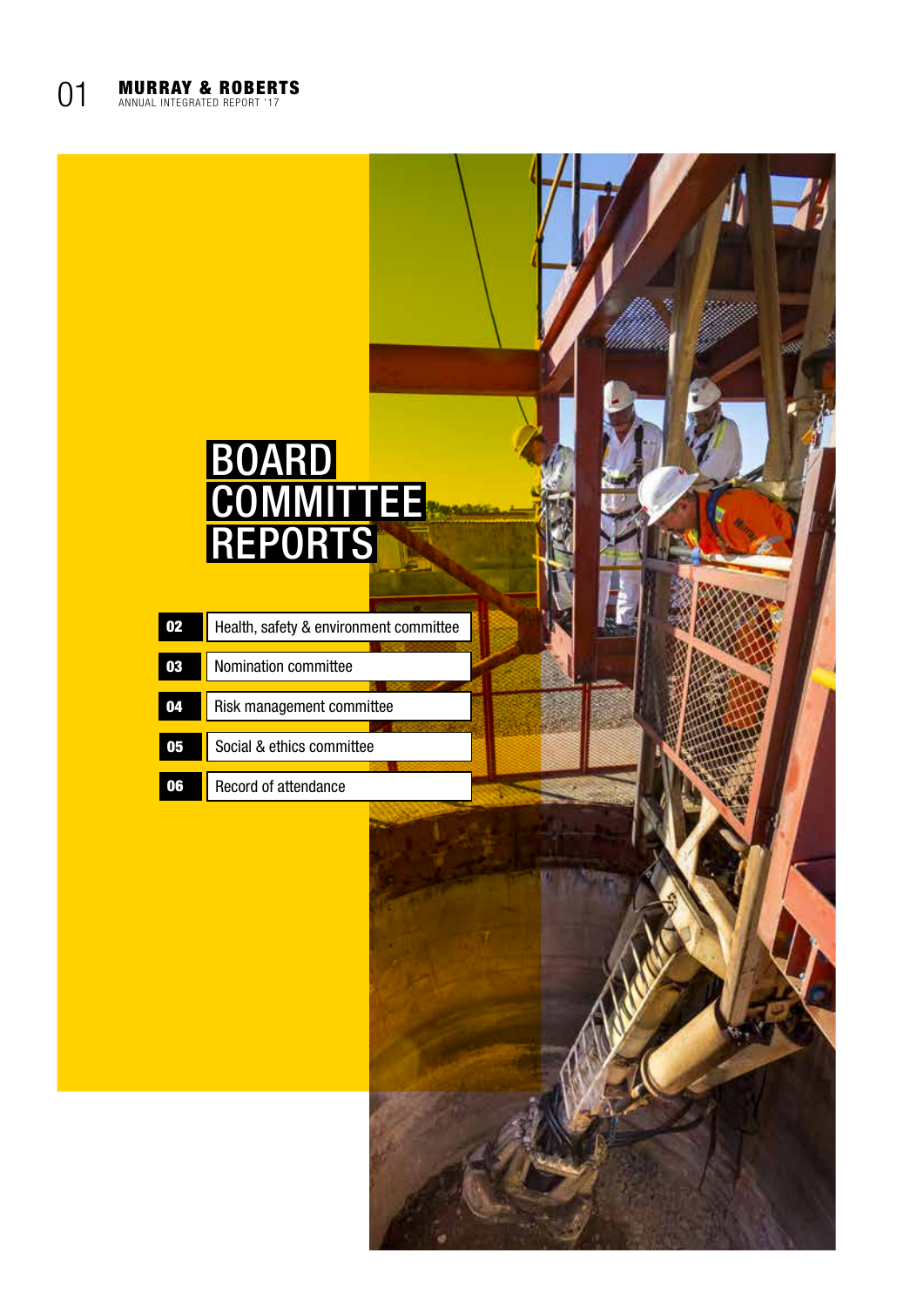# HEALTH, SAFETY & ENVIRONMENT COMMITTEE



The HSE committee encourages and supports the Group to strive for a healthier and safer environment for all of its employees, subcontractors and the communities in which it conducts its business.

It ensures that the Group commits to best practice in health, safety and protection of the environment and public against hazards and aspects associated with its activities; and to meet relevant regulatory requirements with an aim to operate at even higher standards than those imposed by the relevant safety, health and environmental laws.

#### **MEMBERSHIP**



Disclosed under the Group directorate in the Integrated Report.

### TERMS OF REFERENCE

The committee's responsibilities include:

- Approving the framework, policies, standards and guidelines for HSE management;
- Satisfying itself that management has developed and implemented a Group-based HSE management system consistent with best practices and that effective programmes have been put in place to monitor the implementation of policies and standards across the Group;
- Encouraging the development of policies, guidelines and practices congruent with the Company's HSE policies;
- Monitoring key trailing and leading indicators of health, safety and environmental performance;
- Taking into consideration substantive national and international regulatory and technical developments and respond appropriately; and
- Reviewing compliance by the Company and its subsidiaries, contractors and associates with Group policies, standards, guidelines, and appropriate local and international standards and relevant local laws in health, safety and environmental matters.

#### ACTIVITIES DURING THE YEAR

The committee continued to assist the board in fulfilling its oversight responsibility on HSE matters by closely monitoring prevailing trends and providing constructive challenge to management in its quest to achieve safe, healthy and environmental friendly operations. This included in-depth review of the company's HSE performance and risk management plans, and providing guidance to executive management on actions to enhance performance. Significant HSE incidents and developing trends in HSE performance were reviewed at every meeting of the committee.

In FY2017, one employee was fatally injured in a work-related incident at group operations. The committee thoroughly reviewed all necessary investigation reports on this incident and confirmed that management took all necessary steps to prevent re-occurrence of similar incidents.

The company continued to make advances in its safety programme with record performance in a number of areas, including an all-time low lost time injury frequency rate ("LTIFR") of 0.52 and a significant reduction in high potential incidents. Similarly good progress has been made in the area of health and wellness and environmental management. The committee is encouraged by these developments which confirm the effectiveness of the company's HSE framework and systems.

During the reporting period, members of the committee conducted one site visit in South Africa to engage with employees and obtain first-hand experience on HSE matters. Following this visit, committee members shared their observations and suggestions with management and the board.

In the coming year the committee will continue with its efforts to support management's actions to safeguard safety of employees and stakeholders as well as the protection of the environment.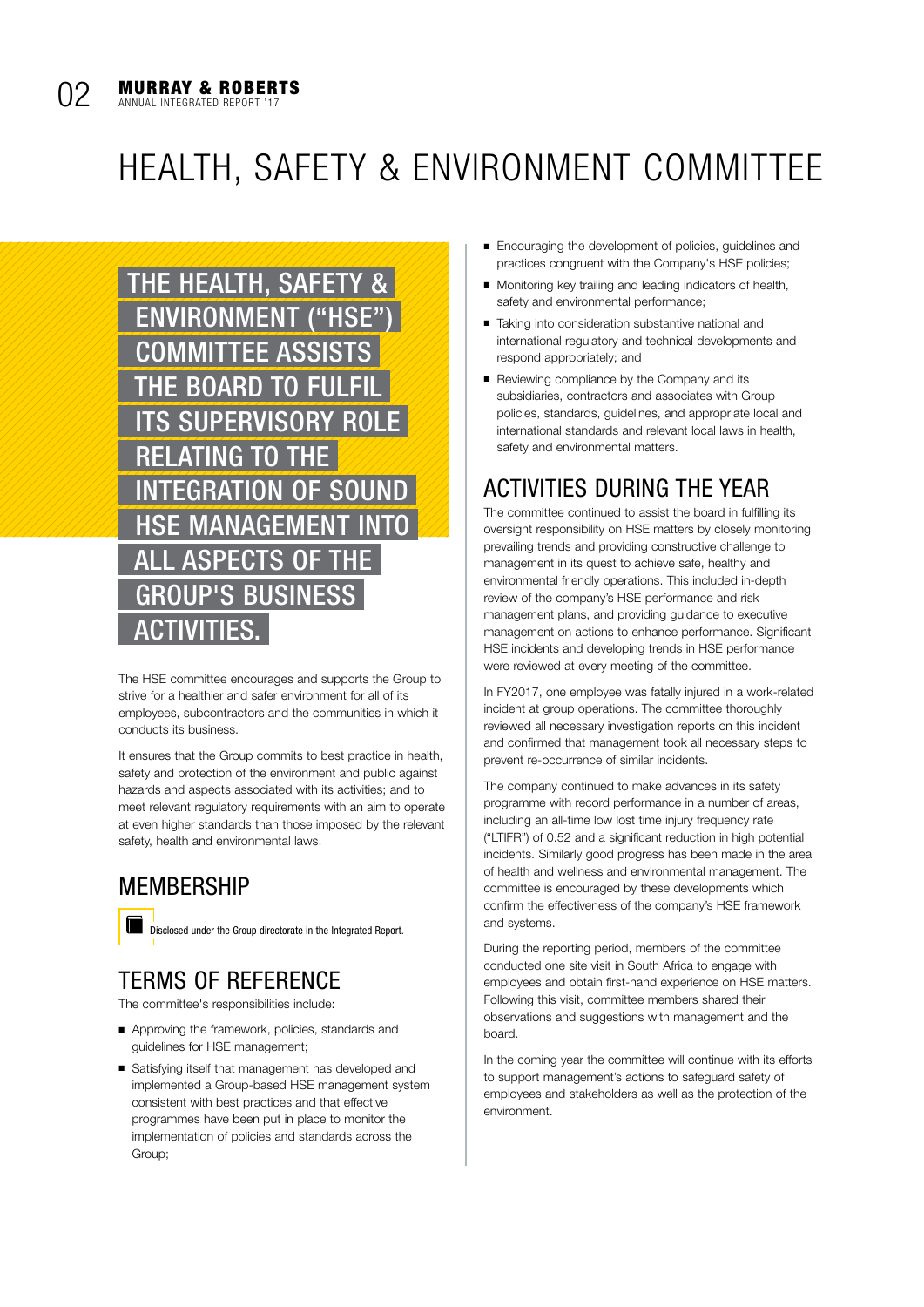### NOMINATION COMMITTEE

THE NOMINATION COMMITTEE ENSURES THAT THE STRUCTURE, SIZE, COMPOSITION AND EFFECTIVENESS OF THE BOARD AND ITS COMMITTEES ARE MAINTAINED AT LEVELS AT ARE APPROPRIATE THE GROUP'S COMPLEXITY AND RATFGY

It does so by regularly evaluating the Board's performance, undertaking performance appraisals of the directors, evaluating the effectiveness of committees and making related recommendations to the Board. The Board is responsible for evaluating the performance of the Group chairman. The committee operates under a terms of reference which was approved by the Board.

#### **MEMBERSHIP**

Disclosed under the Group directorate in the Integrated Report.

#### BOARD & COMMITTEE APPRAISAL

An external appraisal by The Board Practice on the effectiveness of the Board was conducted during the year. The overall feedback was positive with respect to the work of the Board and the Board is well functioning and professional. Matters raised for consideration by the Board include:

- CEO and senior executive succession;
- Performance management: and
- Consolidation of certain Board committees.

#### **SUCCESSION**

Succession planning, taking Group strategy, BBBEE requirements and future retirements from the Board into account, has been ongoing. The committee takes cognisance of the importance of institutional knowledge to the Board and the need to balance this with introducing new capacity.

#### PERFORMANCE AND RE-ELECTION

Mahlape Sello, Dave Barber, Suresh Kana, Xolani Mkhwanazi and Henry Laas retire by rotation at the 2017 annual general meeting. Mahlape Sello and Dave Barber have indicated that they will not be available for re-election. The committee reviewed the performance of the retiring directors and recommends their re-election to the Board.

After the financial year end, Alex Maditsi, Emma Mashilwane and Diane Radley were appointed to the Board on 23 August 2017. Suresh Kana has been elected to succeed Mahlape Sello as Chairman of the Group, at the conclusion of the annual general meeting to be held on 2 November 2017.

#### INDEPENDENCE OF NON-EXECUTIVE DIRECTORS

An evaluation of the independence of the non-executive directors was conducted. The Board is satisfied that they are independent in character and judgement.

#### AUDIT & SUSTAINABILITY COMMITTEE

Following a recommendation by the committee, the Board approved the election of Emma Mashilwane and Diane Radley as new members of the audit & sustainability committee. The committee considered whether the current members (individually/collectively) of the audit & sustainability committee satisfy the requirements of the Companies Act and King IV. Following this, it is recommended that the election of the members of the audit & sustainability committee be approved by the shareholders at the annual general meeting. The members of the audit & sustainability committee will serve for a one-year term, concluding at the FY2018 annual general meeting.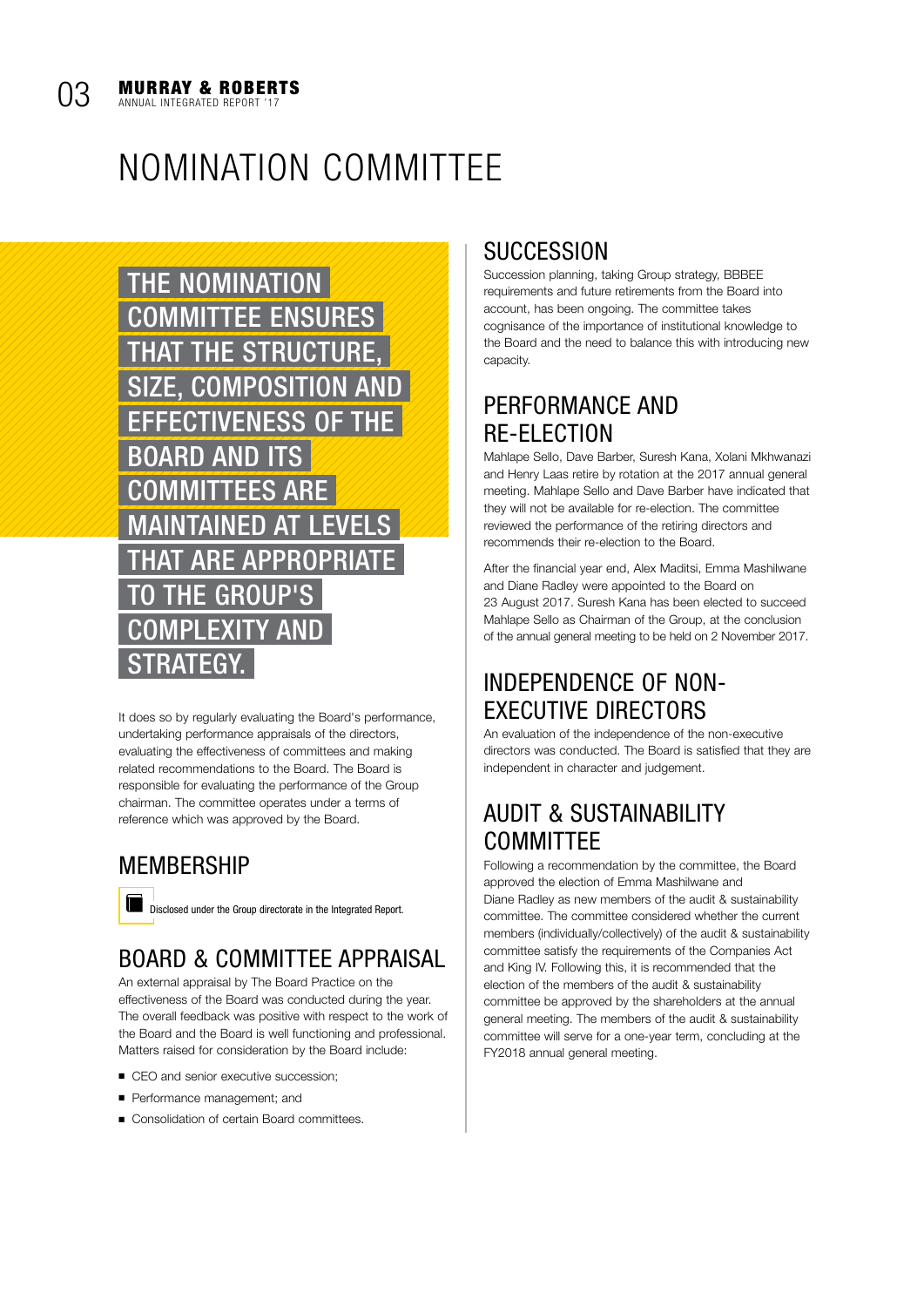### RISK MANAGEMENT COMMITTEE



The committee operates under a terms of reference approved by the Board, which is reviewed annually and amended as is necessary so that the mandate of the committee remains appropriate and relevant.

#### **MEMBERSHIP**

Disclosed under the Group directorate in the Integrated Report.

#### RISK MANAGEMENT

The role of the committee is to assist the Board to ensure that:

- The Group has an effective policy and plan for risk management in place, which is constantly monitored, with appropriate organisational structures, systems, controls and processes in place, that together enhance the Group's ability to achieve its strategic objectives; and
- All significant risk exposures are identified in a timely manner and clearly understood by management, that mitigation responses are appropriate and effectively and efficiently implemented to preserve and promote stakeholder interests, and that disclosure regarding risk is comprehensive, timely and relevant.

Further details are disclosed in the risk management report contained in the Integrated Report.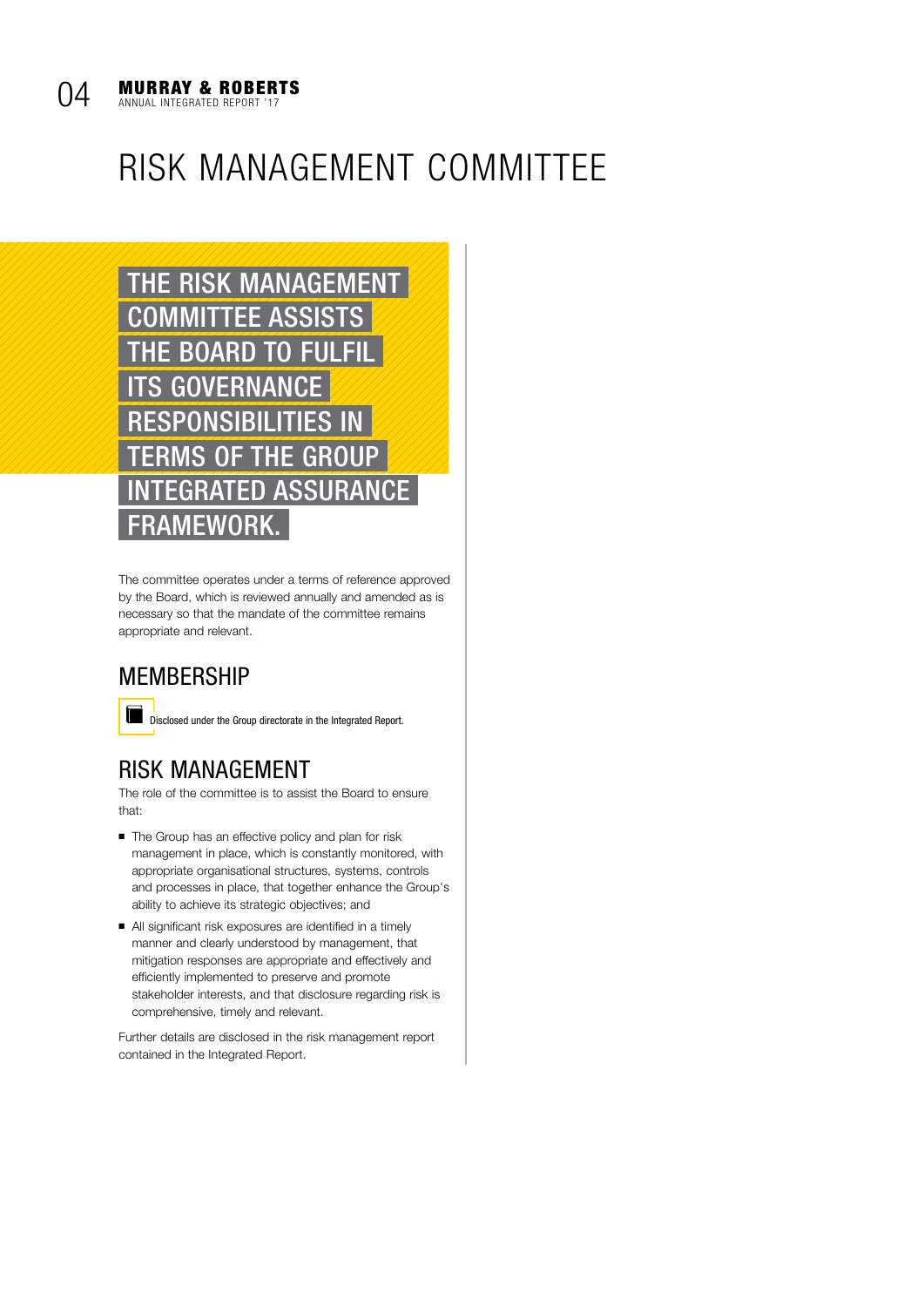

#### 05 **MURRAY & ROBERTS** ANNUAL INTEGRATED REPORT '17

### SOCIAL & ETHICS COMMITTEE



to comply with laws, rules, codes and standards as a good corporate citizen, and to its shareholders, employees, customers, business partners and society in general as a responsible corporate citizen. It also monitors the Group's ethical practices. The committee operates under a terms of reference approved by the Board.

#### **MEMBERSHIP**

Disclosed under the Group directorate in the Integrated Report.

#### TERMS OF REFERENCE

The committee's responsibilities include:

- Overseeing the Group's implementation of and compliance with sound principles of governance, including the principles set out in King III, and to prepare for meeting the requirements of King IV;
- Overseeing the Group's social and ethics strategy and structures;
- Ensuring that social and ethics standards and procedures are in place and are effective;
- Assessing and measuring social and ethics performance with reference to the United Nations Global Compact Principles, the OECD Guidelines for Multinational Enterprises, the Broad Based Black Economic Empowerment (BBBEE) scorecard, and International Labour Organisation protocols;
- Overseeing Group-wide compliance with laws, rules, codes and standards;
- Understanding all significant regulatory developments and changes in social and ethics management, and ensuring Group responses are appropriate and timely;
- Consulting and communicating on social and ethics issues with internal and external stakeholders; and
- Reporting annually on social and ethics issues at the annual general meeting.

### SOCIAL & ETHICS MATTERS

Worldwide: The Group promotes a culture of ethical values, standards and practices in all areas and aspects of its business operations. The Group's published Values and the Statement of Business Principles effectively establish the Group's ethics framework, which are contained in a Group Code of Conduct. The code has become the standard bearer of the moral and ethical culture of the Group, and is actively applied and enforced across the Group, including amongst supplier and subcontractor groupings.

The Committee has oversight of the Group's Community Development Programme ("CDP") which prioritises education and skills development, mainly in host communities. During the reporting period, the Committee reviewed management reports on ethics, compliance and community development initiatives, conducted community field visits and advised management on improvement actions.

#### BROAD-BASED BLACK ECONOMIC EMPOWERMENT

In South Africa, Murray & Roberts supports the BBBEE programme aimed at social and economic development of previously disadvantaged communities and individuals. The Group achieved a level 3 BBBEE contributor status as independently verified by Empowerlogic, based on the Amended Codes of Good Practice for Broad Based Black Economic Empowerment.

Whilst this rating represents progress in a number of key measures, performance on management control and employment equity did not meet expectations. Various improvement actions have been taken by management, including the appointment of an independent organisation that is far advanced in its mandate in carrying out a comprehensive assessment of the state of transformation and employment equity within the Group's South African operations, and make improvement recommendations.

#### SUSTAINABILITY REPORT

Refer to the sustainability report published online on www.murrob.com for further detail on social initiatives undertaken within the Group.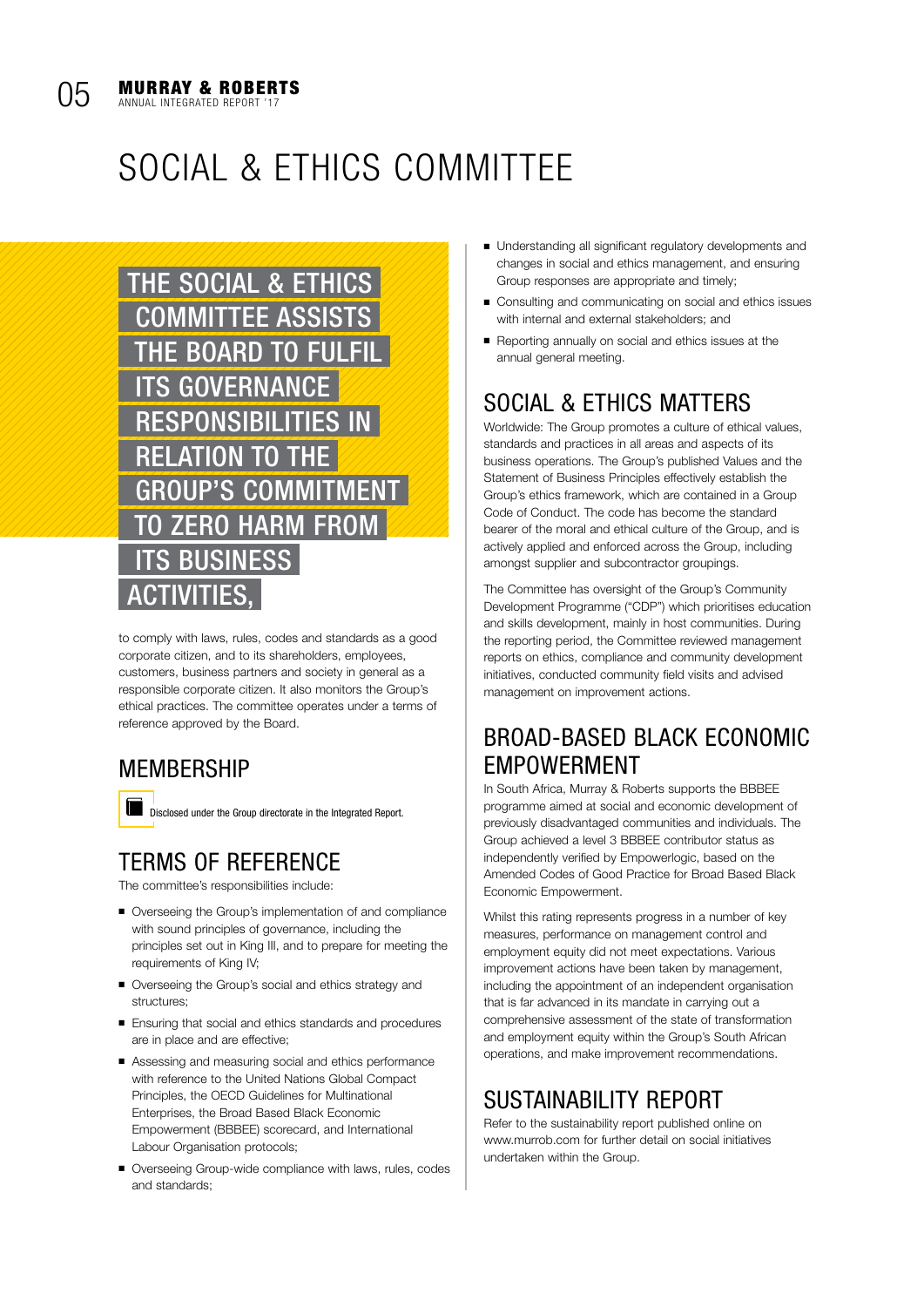### RECORD OF ATTENDANCE

|                                    | <b>BOARD</b>   |            |               |            |               |            |                |            |               |            |               |  |
|------------------------------------|----------------|------------|---------------|------------|---------------|------------|----------------|------------|---------------|------------|---------------|--|
|                                    | <b>Meeting</b> |            |               |            |               |            | <b>Special</b> |            |               |            |               |  |
| <b>NAME OF DIRECTOR</b><br>M Sello | V              | $\sqrt{ }$ | $\sqrt{ }$    | $\sqrt{ }$ | V             | $\sqrt{ }$ | V              | $\sqrt{ }$ | $\sqrt{ }$    | V          | $\sqrt{ }$    |  |
| DD Barber                          | V              | $\sqrt{ }$ | $\sqrt{ }$    | $\sqrt{ }$ | $\sqrt{ }$    | $\sqrt{ }$ | $\sqrt{ }$     | X          | X             | V          | $\sqrt{ }$    |  |
| AJ Bester                          | $\mathcal{V}$  | $\sqrt{ }$ | $\mathcal{L}$ |            |               | -          | N              | V          | X             | N          |               |  |
| DG Grobler                         |                |            |               |            | $\mathcal{L}$ | $\sqrt{ }$ |                |            |               |            |               |  |
| R Havenstein                       | X              | $\sqrt{ }$ | $\sqrt{ }$    | $\sqrt{ }$ | $\sqrt{ }$    | $\sqrt{ }$ | V              | $\sqrt{ }$ | $\sqrt{ }$    | V          | $\sqrt{ }$    |  |
| SP Kana                            | N              | ٦I         | $\Delta$      |            |               | $\sqrt{ }$ | $\sqrt{ }$     |            | $\mathcal{N}$ |            |               |  |
| HJ Laas                            | V              | V          | $\sqrt{ }$    |            | $\mathcal{N}$ | $\sqrt{ }$ | N              | V          | V             | N          | $\mathcal{N}$ |  |
| NB Langa-Royds                     | $\sqrt{ }$     | $\sqrt{ }$ | $\sqrt{ }$    | $\sqrt{ }$ | $\sqrt{ }$    | $\sqrt{ }$ | $\sqrt{ }$     | $\sqrt{ }$ | $\sqrt{ }$    | $\sqrt{ }$ | $\sqrt{ }$    |  |
| <b>JM McMahon</b>                  | V              | $\sqrt{ }$ |               |            |               | -          | X              | -          |               |            |               |  |
| XH Mkhwanazi                       | X              | V          | $\sqrt{ }$    | $\sqrt{ }$ | $\sqrt{ }$    | $\sqrt{ }$ | X              | $\sqrt{ }$ | X             | V          | $\sqrt{ }$    |  |
| <b>KW Spence</b>                   | $\sqrt{ }$     | $\sqrt{ }$ | $\sqrt{ }$    | X          | $\sqrt{ }$    | $\sqrt{ }$ | $\sqrt{ }$     | $\sqrt{ }$ | $\sqrt{ }$    | $\sqrt{ }$ | $\sqrt{ }$    |  |
| <b>RT</b> Vice                     | V              | M          | $\mathcal{N}$ |            |               |            | N              | $\sqrt{ }$ | X             | N          |               |  |

|                                    | <b>AUDIT</b>   |            |   |                |   | <b>RISK</b>  |    |                |               | <b>REMUNERATION</b> |              |               |               |  |  |
|------------------------------------|----------------|------------|---|----------------|---|--------------|----|----------------|---------------|---------------------|--------------|---------------|---------------|--|--|
|                                    | <b>Meeting</b> |            |   | <b>Meeting</b> |   |              |    | <b>Meeting</b> |               |                     |              |               |               |  |  |
| <b>NAME OF DIRECTOR</b><br>M Sello |                |            |   |                |   |              |    |                | $\mathcal{L}$ | M                   | $\sqrt{ }$   | $\mathcal{N}$ | $\mathcal{N}$ |  |  |
| DD Barber                          | V              | $\sqrt{ }$ | V | V              | N | $\mathbf{A}$ | ٦  | $\sqrt{ }$     |               |                     |              |               |               |  |  |
| AJ Bester                          |                |            |   |                |   |              |    |                |               |                     |              |               |               |  |  |
| DG Grobler                         |                |            |   |                |   |              |    |                |               |                     |              |               |               |  |  |
| R Havenstein                       |                |            |   |                |   |              |    |                |               |                     |              | $\mathbf{A}$  | $\sqrt{ }$    |  |  |
| SP Kana                            | V              | V          | V | V              |   |              |    | V              |               | M                   |              | $\sqrt{ }$    | $\sqrt{ }$    |  |  |
| HJ Laas                            |                |            |   |                |   |              |    |                |               |                     |              |               |               |  |  |
| NB Langa-Royds                     |                |            |   |                |   | $\sqrt{ }$   | ٦I | $\sqrt{ }$     | $\sqrt{ }$    | $\sqrt{ }$          | $\sqrt{ }$   | $\sqrt{ }$    | $\sqrt{ }$    |  |  |
| JM McMahon                         | V              | V          |   |                |   |              |    |                |               |                     |              |               |               |  |  |
| XH Mkhwanazi                       |                |            |   |                | N |              | ٦  | $\sqrt{ }$     |               |                     |              |               |               |  |  |
| <b>KW Spence</b>                   |                | V          | X | $\sqrt{}$      |   |              | X  | $\sqrt{ }$     |               |                     |              |               |               |  |  |
| <b>RT</b> Vice                     |                | M          |   |                |   |              |    |                |               | $\mathcal{L}$       | $\mathbf{A}$ |               |               |  |  |

|                                    |            | <b>NOMINATION</b> |                |   |            |                | <b>HEALTH, SAFETY &amp;</b><br><b>ENVIRONMENT</b> | <b>SOCIAL &amp; ETHICS</b> |            |            |            |
|------------------------------------|------------|-------------------|----------------|---|------------|----------------|---------------------------------------------------|----------------------------|------------|------------|------------|
|                                    |            |                   | <b>Meeting</b> |   |            | <b>Meeting</b> |                                                   | <b>Meeting</b>             |            |            |            |
| <b>NAME OF DIRECTOR</b><br>M Sello | $\sqrt{ }$ | $\sqrt{ }$        | $\sqrt{ }$     | V | $\sqrt{ }$ | V              | $\sqrt{ }$                                        | V                          | $\sqrt{ }$ | V          | J.         |
| DD Barber                          |            |                   |                |   |            |                |                                                   |                            |            |            |            |
| AJ Bester                          |            |                   |                |   |            |                |                                                   |                            |            |            |            |
| DG Grobler                         |            |                   |                |   |            |                |                                                   |                            |            |            |            |
| R Havenstein                       |            |                   | $\Delta$       | V | V          | V              | V                                                 | V                          | $\sqrt{ }$ | $\sqrt{ }$ | $\sqrt{ }$ |
| SP Kana                            |            |                   | $\mathbf{A}$   | V |            |                |                                                   |                            |            |            |            |
| HJ Laas                            |            |                   |                |   | V          | N              | $\sqrt{ }$                                        | V                          |            |            |            |
| NB Langa-Royds                     |            |                   |                |   |            |                |                                                   |                            | V          | V          | $\sqrt{ }$ |
| <b>JM McMahon</b>                  | $\sqrt{ }$ | $\sqrt{ }$        |                | - |            |                |                                                   |                            |            |            |            |
| XH Mkhwanazi                       |            |                   |                |   |            |                | N                                                 | V                          |            |            |            |
| <b>KW Spence</b>                   |            |                   |                |   | N          |                | X                                                 | $\sqrt{ }$                 |            |            |            |
| <b>RT</b> Vice                     | N          | ٦I                |                |   |            |                |                                                   |                            |            |            |            |